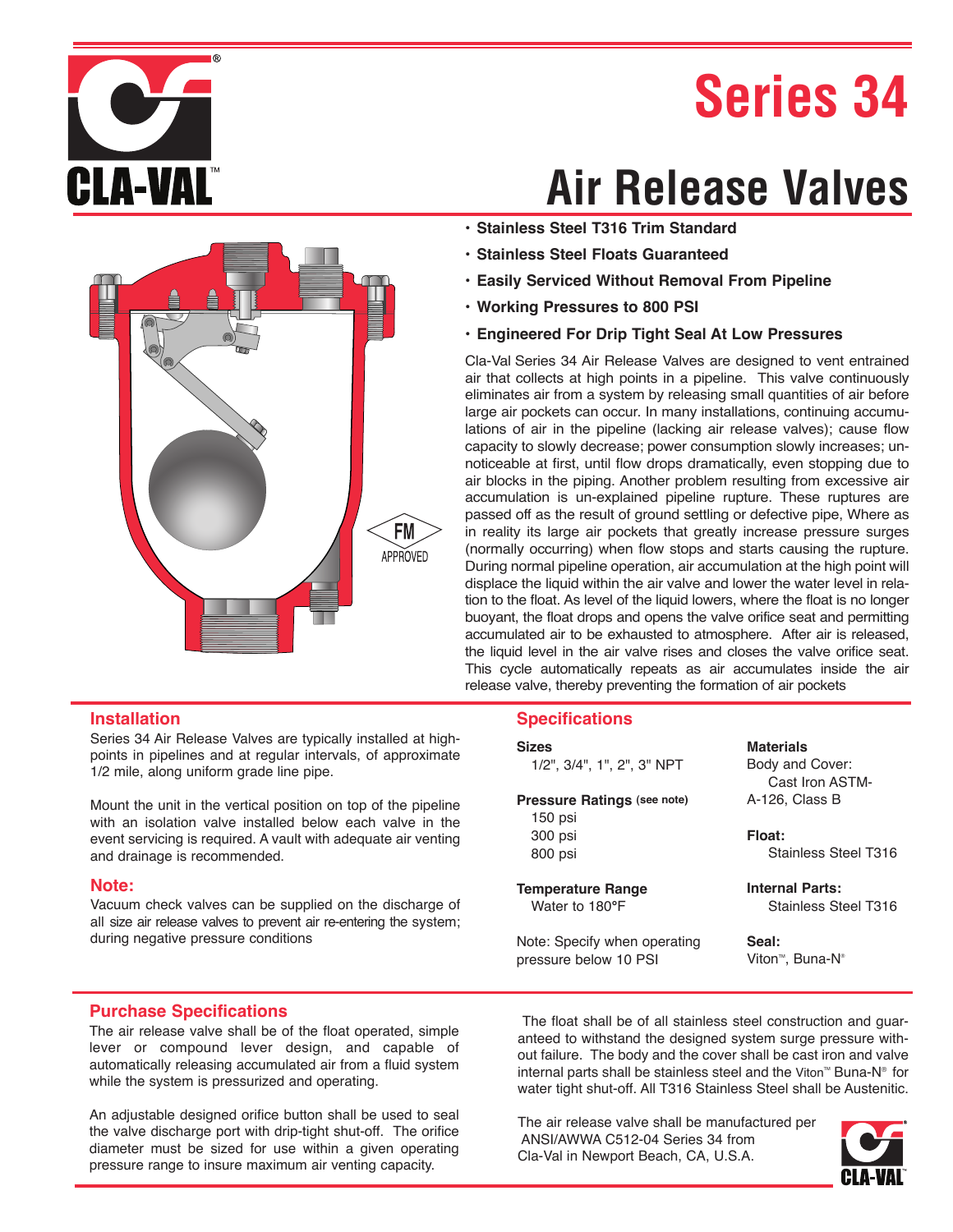

### **FOR WATER AND AIR RELEASE VALVE DATA**

#### **Air Release Valve Sizing for Water and Wastewater Pipelines**

- 1. Air release valve sizing requires determining the volume of air that must be released from pipeline high points during normal operation and the diameter of the pipeline. Series 34 Air Release Valves are primarily used to continuously release pockets of air (as they develop) from high points. Hence it is not critical to determine exact volume of air to be released.
- 2. If the volume of air to be released has been determined, then use the venting capacity chart to assist in sizing the air release valve. Use maximum pipeline operating pressure (in psi) and flow (in SCFM) to determine orifice size. Select the largest inlet size for each valve to insure adequate venting capacity.

#### **INSTALLATION TIPS**

- 1. The effectiveness of Series 34 Air Release Valve is dependent upon it being located at appropriate high points in a pipeline and at uniform intervals of approximately 2500 feet on horizontal pipelines.
- 2. There are four variables that can cause an air pocket to form slightly downstream of the true high point in a piping system:
	- 1. Severity of the slope adjacent to the high point or change of gradient
		- 2. Velocity of the liquid
		- 3. Texture of the inside surface of the pipe being used
		- 4. Viscosity of the fluid

It is recommended where an air pocket can form slightly downstream of the high point, to install additional Series 34 Air Release Valve at this point.

3. Cla-Val has available, upon request, a Slide Rule Air Valve Calculator. It will greatly reduce the amount of time to size valves for pipeline service.

| <b>Pipeline</b> | <b>Pumping</b>             | PIPELINE OPERATING PRESSURE |                   |              |              |                   |              |
|-----------------|----------------------------|-----------------------------|-------------------|--------------|--------------|-------------------|--------------|
| <b>Diameter</b> | Capacity                   | 1 to 175 psi                |                   |              | 1 to 300 psi |                   |              |
| (Inches)        | (gpm)                      | Model No.                   | <b>Inlet Size</b> | Orifice Size | Model No.    | <b>Inlet Size</b> | Orifice Size |
| $2" - 3" - 4"$  | 200/800                    | 34AR-116                    | 1/2"              |              |              |                   |              |
| Diameter        | gpm                        | 34AR-116                    | 3/4"              | 1/16"        |              | N/A               |              |
|                 |                            | 34AR-116                    | 4 !!              |              |              |                   |              |
| $6" - 8" - 10"$ | 800/2,2000                 | 34AR-332                    | 1/2"              |              | 34AR-116.3   | 1/2"              |              |
| Diameter        | gpm                        | 34AR-332                    | 3/4"              | 3/32"        | 34AR-116.3   | 3/4"              | 1/16"        |
|                 |                            | 34AR-332                    | 1"                |              | 34AR-116.3   | 1"                |              |
| 12" - 14"- 16"  | 2.000/5.000                | 34AR-018                    | 3/4"              | 1/8"         | 34AR-116.3   | 3/4"              | 5/64"        |
| Diameter        | gpm                        | 34AR-018                    | 4 II              |              | 34AR-116.3   | 4 H               |              |
| $18" - 20"$     | 5.000/15.000               | 34AR-316C                   | 411               | 3/16"        | 34AR-332.3C  | 4H                | 3/32"        |
| Diameter        | gpm                        | 34AR-316C                   | 2"                |              | 34AR-332.3C  | 2"                |              |
|                 | 24" & Larger 15,000/50,000 | 34AR-38C                    | 2"                | 3/8"         | 34AR-732.3C  | 2"                | 7/32"        |
| <b>Diameter</b> | gpm                        | 34AR-38C                    | 3"                | 3/8"         | 34AR-732.3C  | 3"                | 7/32"        |

**AIR RELEASE VALVE SIZING CHART FOR WATER PIPELINES**

#### **AIR RELEASE VALVE SIZING GUIDE FOR WASTEWATER PIPELINES**

| <b>Pipeline</b> | Pumping     |              | <b>PIPELINE OPERATING PRESSURE</b> |              |            |                   |              |  |
|-----------------|-------------|--------------|------------------------------------|--------------|------------|-------------------|--------------|--|
| <b>Diameter</b> | Capacity    | 1 to 175 psi |                                    |              |            | 1 to 300 psi      |              |  |
| (Inches)        | (gpm)       | Model No.    | <b>Inlet Size</b>                  | Orifice Size | Model No.  | <b>Inlet Size</b> | Orifice Size |  |
|                 | $0 - 4,000$ | 34WW25-316   | 2"                                 | 3/16"        | 34WW25-332 | 2"                |              |  |
| $4" - 12"$      |             | 34WW35-316   | 3"                                 |              | 34WW35-332 | 3"                | 3/16"        |  |
|                 | gpm         | 34WW45-316   | 4"                                 |              | 34WW45-332 | 4"                |              |  |
|                 |             | 34WW21-716   | 2"                                 | 7/16"        | 34WW21-732 | 2"                |              |  |
| 14" & Larger    | 4,100 & Up  | 34WW31-716   | 3"                                 |              | 34WW31-732 | 3"                | 7/32"        |  |
|                 | gpm         | 34WW41-716   | 4"                                 |              | 34WW41-732 | 4"                |              |  |

Note: Use large as possible inlet size to allow best wastewater exchange to lesson clogged inlets. Optional: Back Wash Kit recommended for maintenance.



#### **When Ordering, Please Specify:**

- 1. Model Number
- 2. Inlet Size (NPT)
	- 3. Inlet Pressure Rating
	- 4. Orifice Size

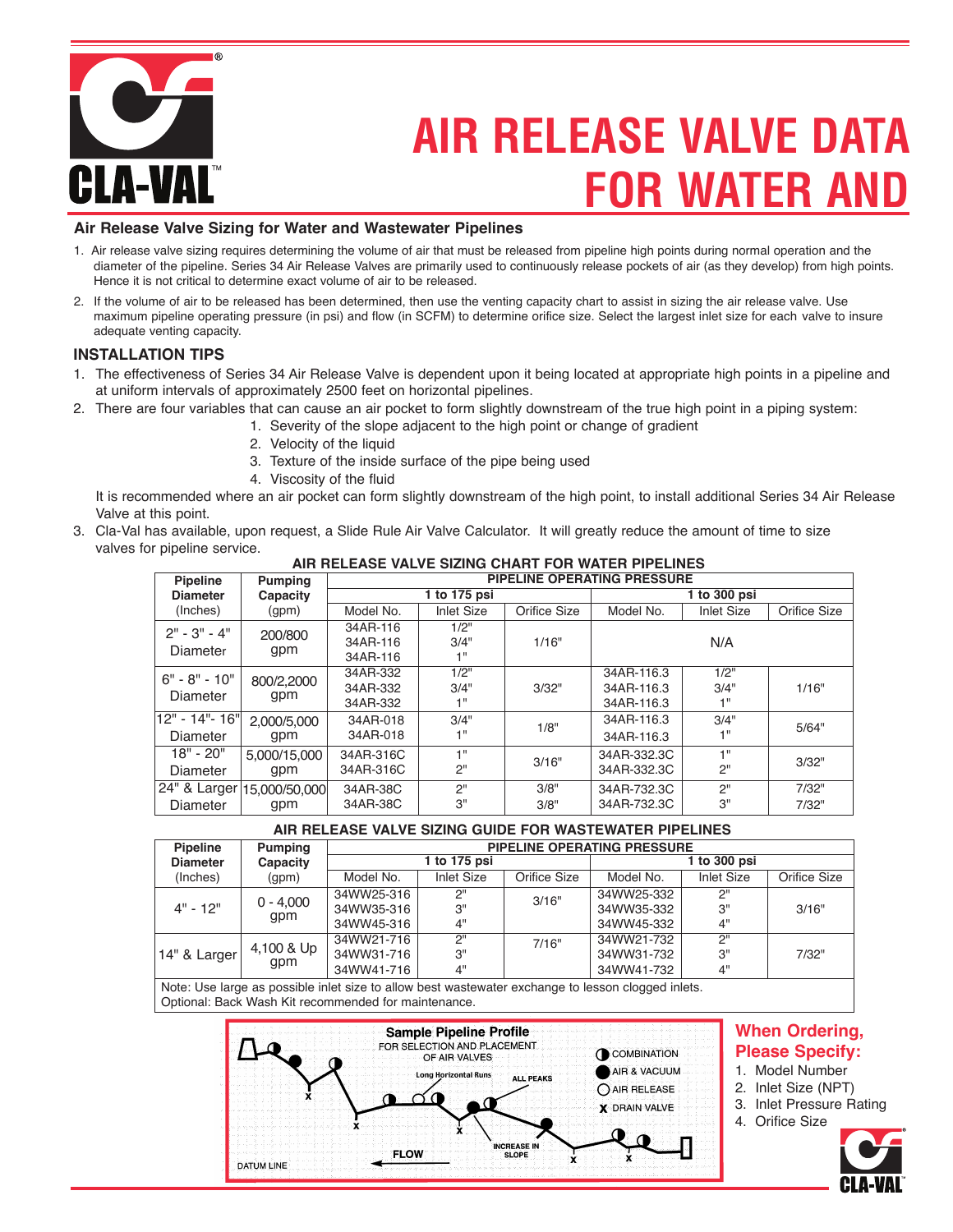## **WASTEWATER AND SIZING GUIDE**

# **Series 34 Series 34-WW**

3/8

7/16

1/2

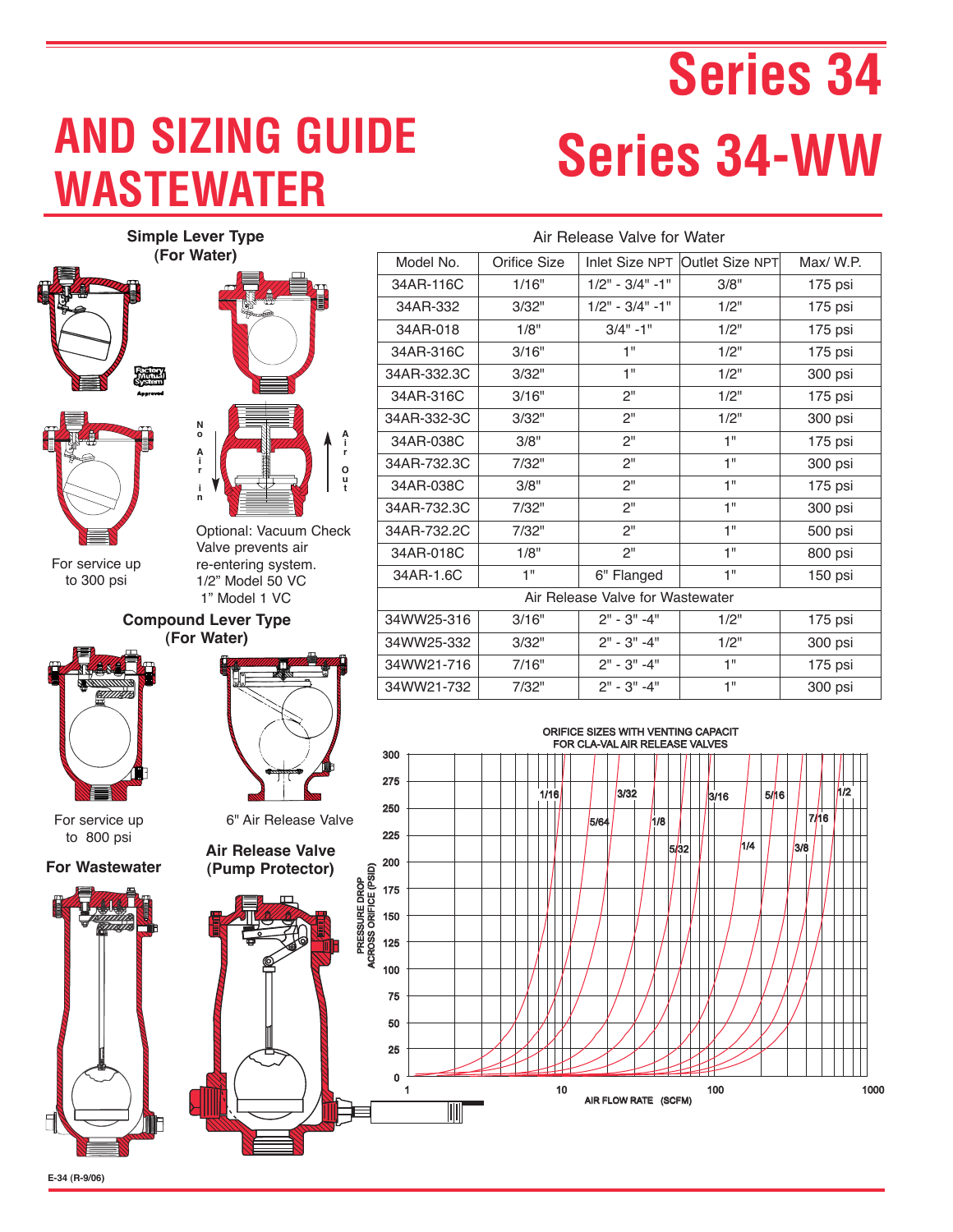

### **Air Release Valve – Simple Lever Type**



|   | etail No. Part Name | <b>Material</b>                 |    | Detail No. Part Name              | <b>Material</b>                                |
|---|---------------------|---------------------------------|----|-----------------------------------|------------------------------------------------|
|   | Body                | Cast Iron ASTM A126, Class B    | 10 | Float Arm                         | Stainless Steel T316, ASTM A276                |
| 2 | Cover               | Cast Iron ASTM A126, Class B    | 11 | Orifice Button Viton <sup>™</sup> |                                                |
| 3 | Lever Frame         | Stainless Steel T316, ASTM A276 | 12 | Pivot Pin                         | Stainless Steel T316, ASTM A276                |
| 4 | Seat                | Stainless Steel T316, ASTM A276 | 13 | Pin Retainer                      | Stainless Steel PH 15-7 Mo                     |
| 5 | Float               | Stainless Steel T316, ASTM A276 | 17 |                                   | Float Retainer Stainless Steel T316, ASTM A276 |
| 6 | Gasket              | Garlock #3000 (Non-Asbestos)    | 21 | Locator                           | Stainless Steel T316, ASTM A276                |
|   | Cover Bolt          | Alloy Steel SAE Grade 5         | 34 |                                   | Lock Washer Stainless Steel T316, ASTM A276    |
|   |                     |                                 |    |                                   |                                                |

|                      | Model No.            |                    |                      |                       |             |
|----------------------|----------------------|--------------------|----------------------|-----------------------|-------------|
| Valve<br><b>Size</b> | 175 psi<br>Max. W.P. | 175 psi<br>Orifice | Inlet<br><b>Size</b> | Outlet<br><b>Size</b> | Wt.<br>Lbs. |
| 1/2"                 | 3450AR-116           | 1/16"              | 1/2"                 | $1/2"$ NPT            | 6           |
| 3/4"                 | 3475AR-116           | 1/16"              | 3/4"                 | $1/2"$ NPT            | 6           |
| 4 !!                 | 3410AR-116           | 1/16"              | 1"                   | $1/2"$ NPT            | 6           |

**CLA-VAL**